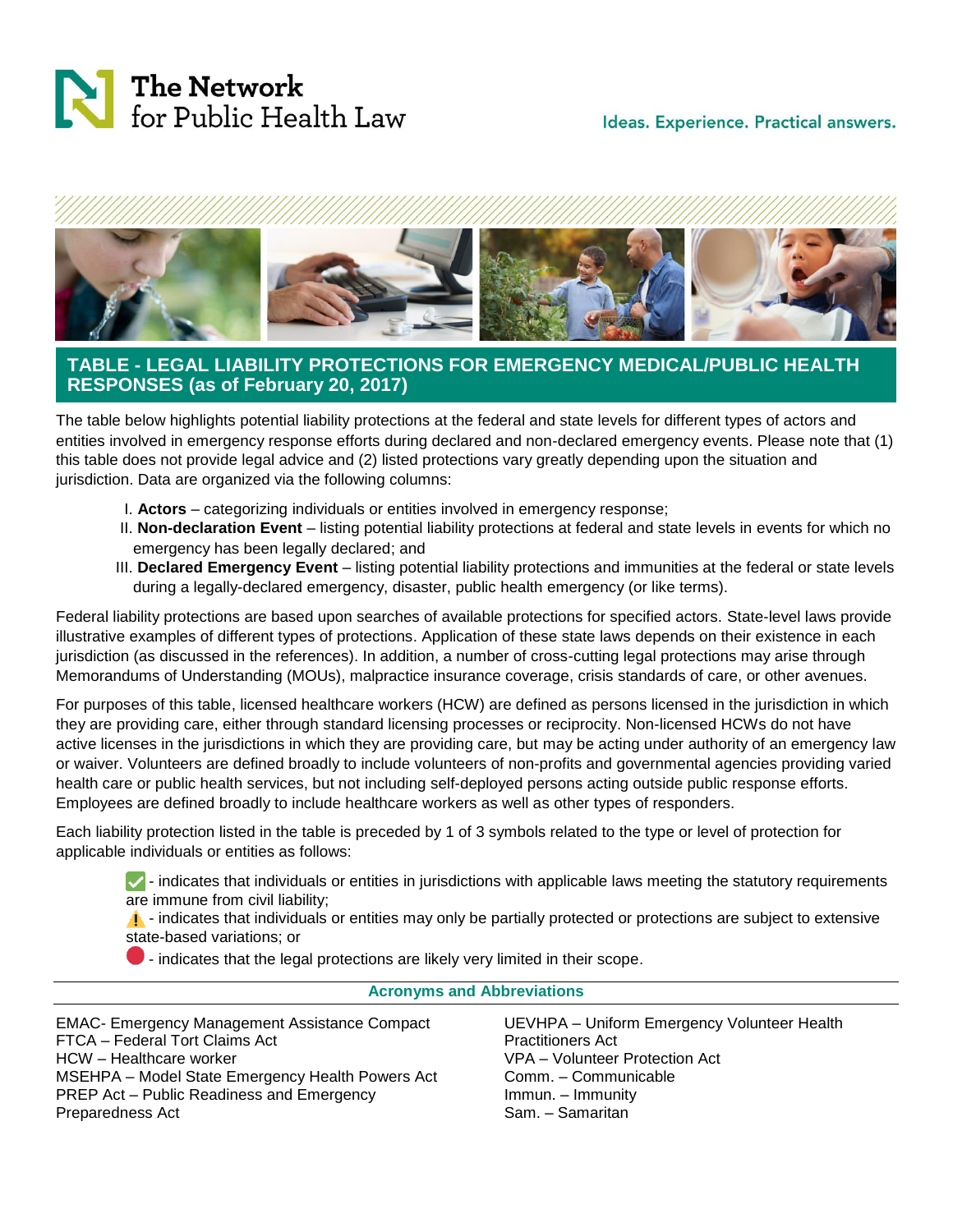<span id="page-1-16"></span><span id="page-1-15"></span><span id="page-1-14"></span><span id="page-1-13"></span><span id="page-1-12"></span><span id="page-1-11"></span><span id="page-1-10"></span><span id="page-1-9"></span><span id="page-1-8"></span><span id="page-1-7"></span><span id="page-1-6"></span><span id="page-1-5"></span><span id="page-1-4"></span><span id="page-1-3"></span><span id="page-1-2"></span><span id="page-1-1"></span><span id="page-1-0"></span>

| I. Actor                                    | <b>II. Non-Declaration Event</b>                                                                              |                                                                                                                                        | <b>III. Declared Emergency Event</b>                                                                                                                                                                                                                      |                                                                                                                                                                                                                                                                                                                                                           |  |  |
|---------------------------------------------|---------------------------------------------------------------------------------------------------------------|----------------------------------------------------------------------------------------------------------------------------------------|-----------------------------------------------------------------------------------------------------------------------------------------------------------------------------------------------------------------------------------------------------------|-----------------------------------------------------------------------------------------------------------------------------------------------------------------------------------------------------------------------------------------------------------------------------------------------------------------------------------------------------------|--|--|
|                                             | <b>Federal</b>                                                                                                | <b>State</b>                                                                                                                           | <b>Federal</b>                                                                                                                                                                                                                                            | <b>State</b>                                                                                                                                                                                                                                                                                                                                              |  |  |
| <b>Individuals</b>                          |                                                                                                               |                                                                                                                                        |                                                                                                                                                                                                                                                           |                                                                                                                                                                                                                                                                                                                                                           |  |  |
| <b>Licensed</b><br><b>HCW</b>               | $\nabla$ PREP Act <sup>1</sup><br>$I$ FTCA <sup>2</sup><br><b>Public</b><br>Health<br>Service <sup>3</sup>    | <b>Cood Sam.</b><br>Laws <sup>4</sup><br>State VPAs <sup>5</sup><br><b>State Tort</b><br>Claims Acts <sup>6</sup>                      | $\nabla$ PREP Act <sup>1</sup><br>$I$ FTCA <sup>2</sup><br><b>Public Health</b><br>Service <sup>3</sup><br><b>State Tort Claims</b><br>Acts<br><b>National Disaster</b><br>Medical System <sup>7</sup><br>Volunteer Medical<br>Reserve Corps <sup>8</sup> | $\vee$ EMAC <sup>9</sup><br>$\nu$ MSEHPA <sup>10</sup><br>Comm. Disease Control Acts <sup>11</sup><br>Emergency Services Acts <sup>12</sup><br><b>Cood Sam. Laws</b> <sup>4</sup><br>State VPAs <sup>5</sup><br><b>I</b> UEVHPA <sup>13</sup>                                                                                                             |  |  |
| Non-<br>licensed<br><b>HCW</b>              | $\nabla$ PREP Act <sup>1</sup>                                                                                | <b>Cood Sam.</b><br>Laws <sup>4</sup>                                                                                                  | $\nabla$ PREP Act <sup>1</sup>                                                                                                                                                                                                                            | Retired/Inactive Licensee Laws <sup>14</sup><br><sup>1</sup> Good Sam. Laws <sup>4</sup><br>MSEHPA <sup>10</sup>                                                                                                                                                                                                                                          |  |  |
| <b>Volunteer</b>                            | $\nabla$ PREP Act <sup>1</sup><br>Fed. VPA <sup>15</sup>                                                      | Immun. For First<br>Responders <sup>16</sup><br><b>Cood Sam.</b><br>Laws <sup>4</sup><br>State VPAs <sup>5</sup>                       | $\nabla$ PREP Act <sup>1</sup><br>Fed. VPA <sup>15</sup>                                                                                                                                                                                                  | Immun. for First Responders <sup>16</sup><br>$\vee$ EMAC <sup>9</sup><br>Emergency Services Acts <sup>12</sup><br>Disaster Preparedness Laws <sup>17</sup><br><b>Cood Sam. Laws</b> <sup>4</sup><br>State VPAs <sup>5</sup><br><b>MSEHPA10</b><br><b>I</b> UEVHPA <sup>13</sup>                                                                           |  |  |
| <b>Private</b><br>sector<br><b>Employee</b> | $\nabla$ PREP Act <sup>1</sup>                                                                                | Good Sam.<br>Laws <sup>4</sup>                                                                                                         | $\nabla$ PREP Act <sup>1</sup>                                                                                                                                                                                                                            | $\nu$ MSEHPA <sup>10</sup><br>Comm. Disease Control Acts <sup>18</sup><br>Emergency Management Acts <sup>19</sup><br>Emergency Services Acts <sup>12</sup><br><b>Cood Sam. Laws</b> <sup>4</sup>                                                                                                                                                          |  |  |
| <b>Public</b><br><b>Employee</b>            | $\nabla$ PREP Act <sup>1</sup><br>$\triangle$ FTCA <sup>2</sup><br><b>A</b> Qualified<br>Immun. <sup>20</sup> | Immun. for First<br>Responders <sup>16</sup><br><b>Cood Sam.</b><br>Laws <sup>4</sup><br><b>State Tort</b><br>Claims Acts <sup>6</sup> | $\nabla$ PREP Act <sup>1</sup><br><sup>1</sup> Qualified Immun. <sup>20</sup><br>$I$ FTCA <sup>2</sup><br>State Tort Claims<br>Acts <sup>6</sup>                                                                                                          | $\vee$ EMAC <sup>21</sup><br><b>VMSEHPA10</b><br>Emergency Management Acts <sup>19</sup><br>Comm. Disease Control Acts <sup>11</sup><br>Emergency Services Acts <sup>12</sup><br>Immun. For First Responders <sup>16</sup><br>Disaster Preparedness Laws <sup>17</sup><br><b>State Tort Claims Acts<sup>6</sup></b><br><b>Cood Sam. Laws</b> <sup>4</sup> |  |  |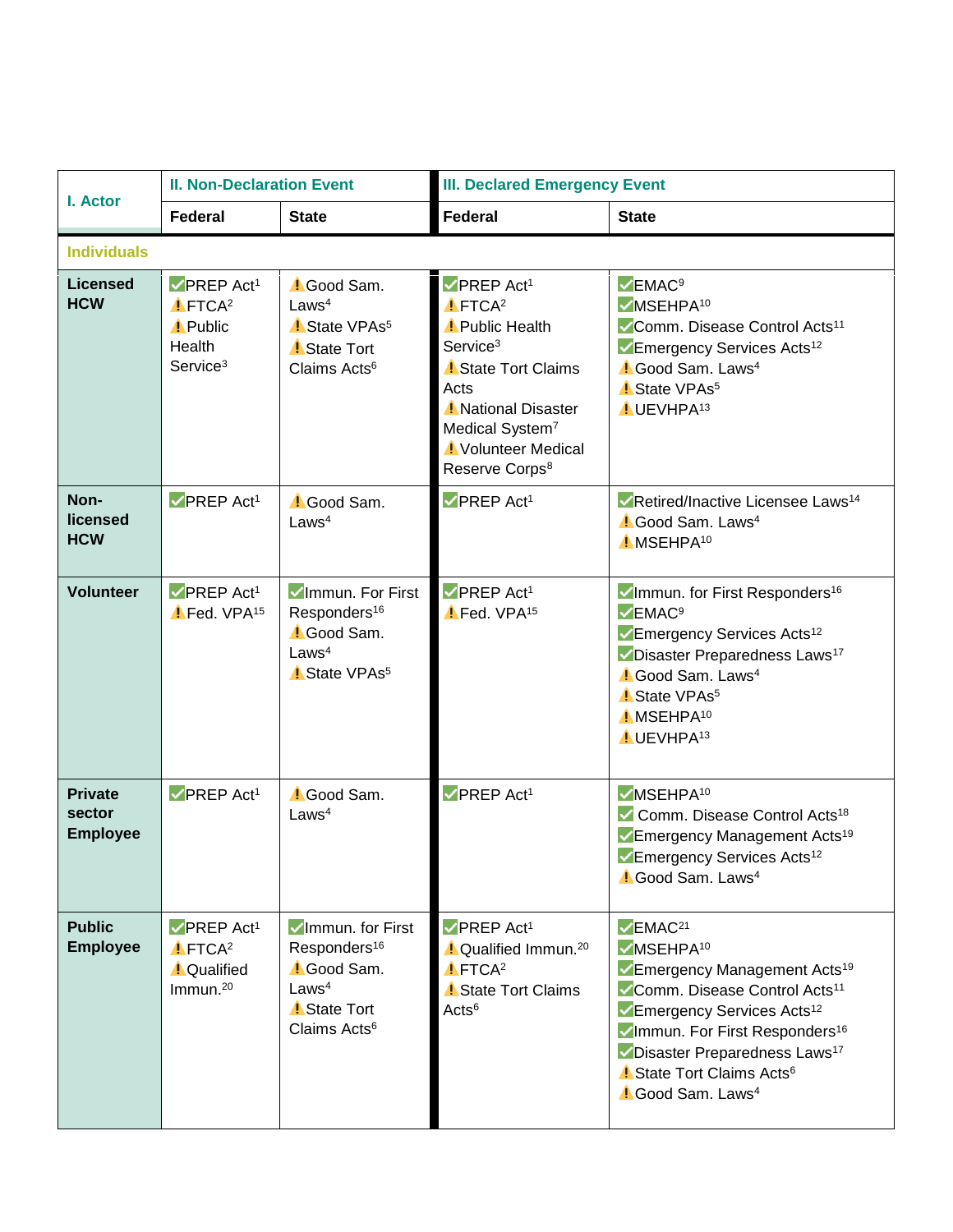<span id="page-2-1"></span><span id="page-2-0"></span>

| I. Actor                                         | <b>II. Non-Declaration Event</b>                                                                                                       |                                                                                                                                                                 | <b>III. Declared Emergency Event</b>                                                                                                           |                                                                                                                                                                                                                                                                                                        |  |  |  |
|--------------------------------------------------|----------------------------------------------------------------------------------------------------------------------------------------|-----------------------------------------------------------------------------------------------------------------------------------------------------------------|------------------------------------------------------------------------------------------------------------------------------------------------|--------------------------------------------------------------------------------------------------------------------------------------------------------------------------------------------------------------------------------------------------------------------------------------------------------|--|--|--|
|                                                  | Federal                                                                                                                                | <b>State</b>                                                                                                                                                    | <b>Federal</b>                                                                                                                                 | <b>State</b>                                                                                                                                                                                                                                                                                           |  |  |  |
| <b>Entities</b>                                  |                                                                                                                                        |                                                                                                                                                                 |                                                                                                                                                |                                                                                                                                                                                                                                                                                                        |  |  |  |
| Gov't<br><b>Agency</b>                           | $\nabla$ PREP Act <sup>1</sup><br><b>The Stafford</b><br>Act <sup>22</sup><br>$I$ FTCA <sup>2</sup><br><b>Sovereign</b><br>Immun. $23$ | VImmun. for First<br>Responder<br>Agencies <sup>16</sup><br><b>Sovereign</b><br>Immun. $23$                                                                     | $\nu$ PREP Act <sup>1</sup><br>$\blacktriangleright$ The Stafford Act <sup>22</sup><br>$I$ FTCA <sup>2</sup><br>Sovereign Immun. <sup>23</sup> | $\vee$ EMAC <sup>24</sup><br>$\nu$ MSEHPA <sup>10</sup><br><b>√Qualified Immun.</b> <sup>25</sup><br>Emergency Management Acts <sup>19</sup><br>Emergency Services Acts <sup>12</sup><br>Disaster Preparedness Laws <sup>17</sup><br>Sovereign Immun. <sup>23</sup><br>$\bigcirc$ UEVHPA <sup>13</sup> |  |  |  |
| Hospital/<br><b>Health</b><br><b>Care Entity</b> | $\nabla$ PREP Act <sup>1</sup><br>$I$ FTCA <sup>2</sup>                                                                                | $\blacktriangleright$ Actions via<br>Government<br>Contracts <sup>26</sup><br>Common Law<br>Charitable<br>Immun. $27$<br><b>Cood Sam.</b><br>Laws <sup>28</sup> | $\nabla$ PREP Act <sup>1</sup><br>$I$ FTCA <sup>2</sup>                                                                                        | Comm. Disease Control Acts <sup>18</sup><br>Emergency Services Acts <sup>12</sup><br>Actions via Government Contracts <sup>26</sup><br>$\bigcirc$ UEVHPA <sup>13</sup><br>Common Law Charitable Immun. <sup>29</sup>                                                                                   |  |  |  |
| Non-profit<br><b>Entity</b>                      | $\nabla$ PREP Act <sup>1</sup>                                                                                                         | Common Law<br>Charitable<br>Immun. $30$                                                                                                                         | $\nabla$ PREP Act <sup>1</sup>                                                                                                                 | $V$ MSEHPA <sup>10</sup><br>Emergency Management Acts <sup>31</sup><br>Comm. Disease Control Acts <sup>18</sup><br>Emergency Services Acts <sup>12</sup><br>$\bigcirc$ UEVHPA <sup>13</sup>                                                                                                            |  |  |  |
| For-profit<br><b>Entity</b>                      | $\nabla$ PREP Act <sup>1</sup>                                                                                                         |                                                                                                                                                                 | $\nabla$ PREP Act <sup>1</sup>                                                                                                                 | <b>VMSEHPA10</b><br>Emergency Management Acts <sup>32</sup><br>Comm. Disease Control Acts <sup>18</sup><br>Emergency Services Acts <sup>12</sup><br>$\bigcirc$ UEVHPA <sup>13</sup>                                                                                                                    |  |  |  |

## **SUPPORTERS**

<span id="page-2-2"></span>

Robert Wood Johnson Foundation

**This document was developed by Kim Weidenaar, J.D., Deputy Director, and James G. Hodge, Jr., J.D., LL.M., Director, Network for Public Health Law - Western Region Office at the Sandra Day O'Connor College of Law, Arizona State University, with research and formatting assistance from student legal researchers, Sean Aten, Ashley Repka, and Alex Hess, and input from national, state, and local public health attorneys and officials.**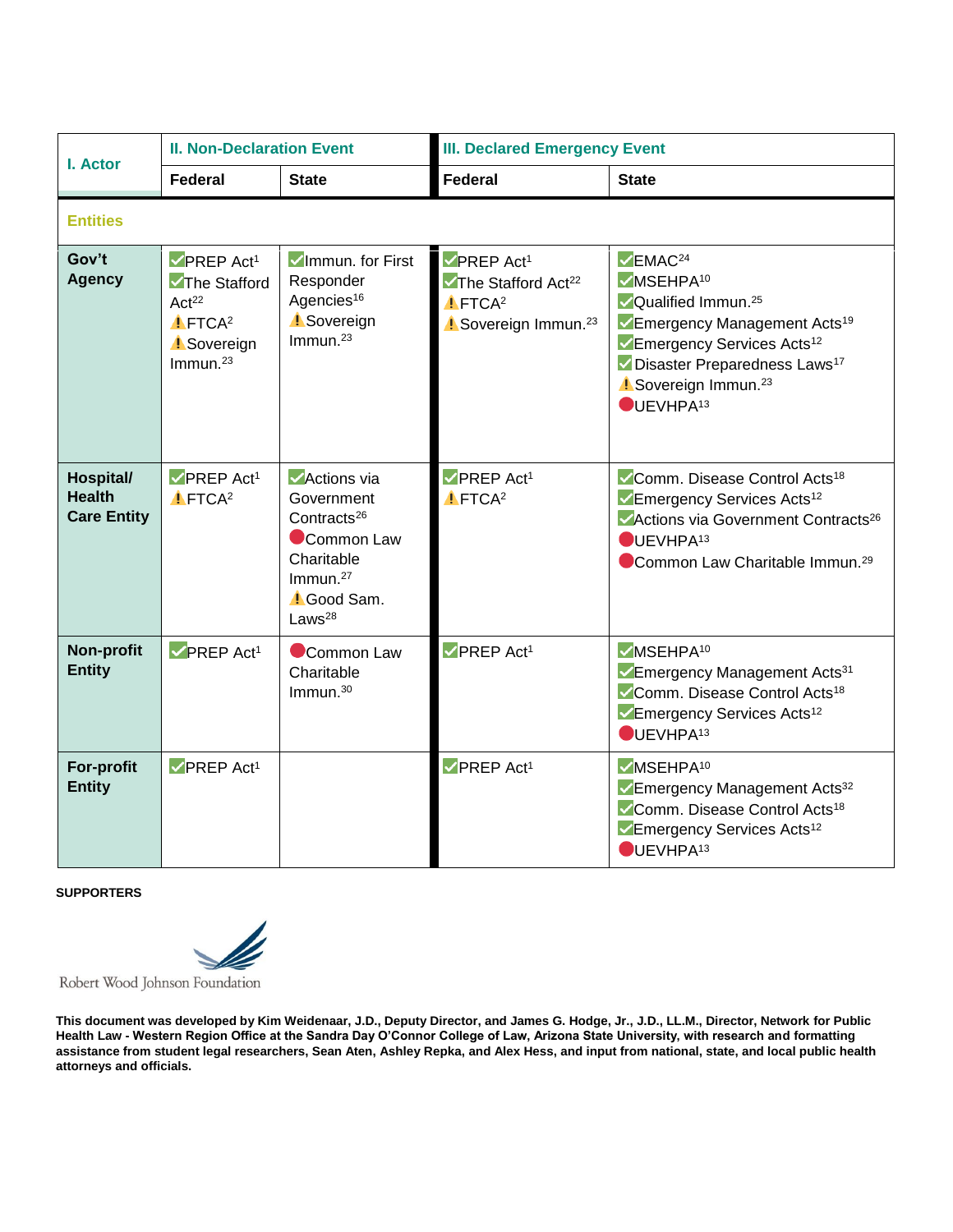**The Network for Public Health Law is a national initiative of the Robert Wood Johnson Foundation. The Network provides information and technical assistance on issues related to public health.** *Legal information and assistance provided in this document does not constitute legal advice or legal representation. For legal advice, please consult specific legal counsel.*

- <sup>1</sup> 42 U.S.C.A. § 247d-6d (2013). The PREP Act provides immunity from suits and liability related to covered countermeasures to all covered entities and persons that manufacture, distribute, prescribe, administer, or dispense countermeasures, and program planners, as well as their agents, officials, and employees, absent willful misconduct. To trigger the PREP Act's protections, the Secretary of the Department of Health and Human Services must first make a "determination" that a disease or other health condition or other threat to health constitutes a public health emergency, or that there is a credible risk that the disease, condition, or threat may in the future constitute such an emergency. Then, the Secretary may make a "declaration" recommending the manufacture, testing, development, distribution, administration, or use of one or more covered countermeasures, and stating that immunity from liability is in effect with respect to the activities so recommended.
- <sup>2</sup> 28 U.S.C.A. §§ 2671–2680. FTCA immunizes federal government employees acting within the scope of their employment from tort liability for claims arising out of the performance or nonperformance of a discretionary function. FTCA also provides liability protections for certain federally-funded health centers and their employees under Federally Supported Health Centers Assistance Acts (FSHCAA) of 1992 and 1995.
- <sup>3</sup> 42 U.S.C.A. § 233. Public Health Service officers and employees are indemnified by the U.S. government for civil claims arising out of the performance of their service duties.
- <sup>4</sup> Good Samaritan laws vary considerably by state and provide liability protections to different individuals in specific circumstances, often those providing spontaneous, uncompensated care at the scene of an emergency. However, some states provide broader protections. For example, under Georgia's GA. CODE ANN. § 31-11-8, any person (including EMS personnel and licensed HCWs) who provides emergency care shall not be liable for damages if they receive no remuneration and provide care in good faith.
- <sup>5</sup> Texas' TEX. CIV. PRAC. & REM. CODE § 84.004(c) provides immunity for HCWs serving as a volunteer for a charitable organization if a claim is based on an act or omission made in the course of volunteer health care services, the services provided are within the volunteer's license and the patient signs a written statement acknowledging that care is being provided voluntarily. Florida's FLA. STAT. § 768.1355 shields from liability all volunteers performing any service for any nonprofit organization or governmental entity when acting in good faith within the scope of any official duties performed. Pennsylvania's 42 PA. STAT. ANN. § 8332.4 provides broad liability protections to volunteers working for a nonprofit or government agency. Arizona's A.R.S. § 12-982 immunizes volunteers for acts performed in good faith and within the scope of their official functions and duties for a nonprofit, hospital, or governmental entity.
- <sup>6</sup> States provide varying degrees of immunity or indemnification for public employees and officials, often through state tort claims acts. Arkansas' ARK. CODE ANN. § 19-10-305 provides state officers and employees immunity from liability and suit for claims arising for actions taken during the scope of their employment.
- $7$  42 U.S.C.A. § 300hh-11(c)(2). For liability purposes, individuals appointed under the National Disaster Medical System and acting under the appointment are considered employees of the Public Health Service while performing their medical duties as described in 42 U.S.C.A. § 233 (note 3).

8 42 U.S.C.A. § 300hh-15(h). During a federally-declared public health emergency, individuals may be appointed by the Secretary of Health and Human Services as intermittent disaster-relief personnel of the Volunteer Medical Reserve Corps. In such a case, they are considered employees of the Public Health Service and are protected under the Federal Tort Claims Act.

- 9 Some states may deem volunteers to be employees for liability purposes, extending coverage under EMAC to all volunteers deployed under the compact. *See, .e.g.,* UTAH CODE ANN. § 26-49-301(2).
- $10$  As of 2011, 40 states and DC had enacted legislation based on MSEHPA with 24 enacting § 804 of MSEHPA providing immunity for state and private actors. For example, Louisiana's LA. REV. STAT. ANN. § 29:771(B)(2)(c) provides that during a public health emergency, governmental entities, their agents and officials, and individuals, entities, and employees of entities that render assistance or advice at the request of a government entity or perform acts under a contract or at the direction of a governmental entity are not liable for damage and injury resulting from emergency response efforts. *See also* New Jersey's N.J. Stat. Ann. § 26:13- 19 including public entity volunteers.
- <sup>11</sup> Arizona's ARIZ. REV. STAT. § 36-790 provides civil and criminal immunity to HCWs participating in quarantine or isolation procedures if they act in good faith.
- $12$  CAL. GOV. CODE § 8659. California Emergency Services Act protects hospitals, physicians, pharmacists, and dentists from civil liability for services provided during a state of war, emergency, or local emergency at the express or implied request of a state or local official or agency.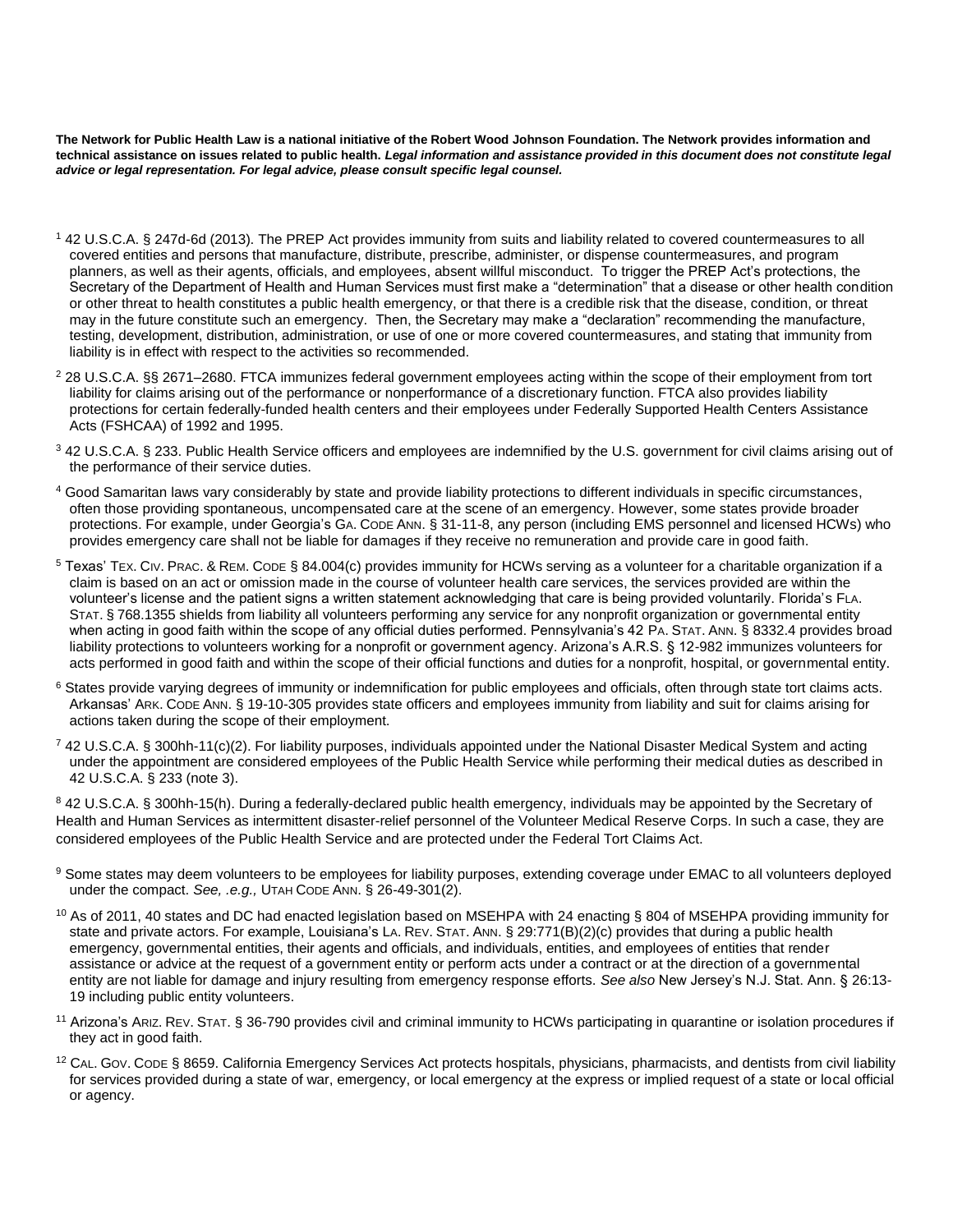<sup>13</sup> Nevada's NEV. REV. STAT. § 415A.270 adopts the UEVHPA and protects from liability all Volunteer Health Professionals who provide health services, absent willful, wanton, grossly negligent, reckless, or criminal conduct. UEVHPA protects the entities hosting or deploying volunteers from vicarious liability.

- <sup>14</sup> WYO. STAT. ANN. § 35-4-114. "Health care providers who are retired, who have an inactive license or who are licensed in another state without a valid Wyoming license and while performing as a volunteer" are immune from liability arising from compliance with instructions of the state health officer during a declared public health emergency.
- <sup>15</sup> Federal Volunteer Protection Act, 42 U.S.C. § 14503(a) (2000), provides liability protection to uncompensated volunteers for nonprofit organizations and governmental entities for acts within volunteer's scope of duty and licensure (if applicable). Liability protections do not apply to "willful or criminal misconduct, gross negligence, [or] reckless conduct" or harm caused by operation of motor vehicles. New Hampshire has also opted out of the Federal VPA.
- <sup>16</sup> California's CAL. HEALTH & SAFETY CODE § 1799.106 provides that individuals (firefighters, police officers, other law enforcement, EMTs, and RNs and public agencies employing them) who provide emergency medical services are not liable for actions performed in good faith. Delaware's DEL. CODE ANN. tit. 16, § 6801(a) provides liability protections to members or employees of nonprofit volunteer or governmental ambulance, rescue, or emergency units.
- <sup>17</sup> New York's N.Y. EXEC. LAW § 29-b(1) provides state, county, and city emergency management directors, personnel, and their agents, and disaster emergency response personnel (including agencies, public officers, employees, and volunteers) the same broad immunities as participants in civil defense drills during official disaster preparedness and response efforts.
- <sup>18</sup> Maine's ME. REV. STAT. ANN. tit. 22, § 816(1) provides immunity from civil liability for private institutions and their employees or agents as if they were a state agency or employees for actions related to the control of communicable diseases during a declared extreme public health emergency.
- <sup>19</sup> New Jersey's N.J. STAT. ANN. § 26:13-19 provides that public entities and their agents, employees, and volunteers are granted civil immunity for injuries caused in connection with a public health emergency. Immunity also applies to persons or private entities that own property used in response to a public health emergency. Missouri's MO. ANN. STAT. § 44.023 immunizes volunteer architects, professional engineers, construction contractors, equipment dealers and others as needed during an emergency.
- $20$  Qualified Immunity provides liability protections for official actions of federal and state officials so long as (1) they do not violate constitutional rights and (2) concerning employees, to the extent that they are performing discretionary functions. *See Harlow v. Fitzgerald*, 457 U.S. 800, 818 (1982); *Davis v. Scherer*, 468 U.S. 183, 191 (1984).
- <sup>21</sup> Responding state officers or employees rendering aid to another state pursuant to EMAC are not liable on account of any act or omission in good faith. *See* New Jersey's N.J. STAT. ANN. § 38A:20-5.
- $22$  Pub. L. No. 93-288, 42. U.S.C. § 5148, provides that the federal government is not liable for claims based upon the exercise or the failure to exercise a discretionary function or duty of a federal agency or employee in carrying out the Stafford Act.
- <sup>23</sup> While governments were historically immune from liability, most jurisdictions have waived these protections. Some, however, retain immunity to an extent. Arizona's ARIZ. REV. STAT. § 12-820.01 provides that public entities are not liable for the acts or omissions of its employees when determining a fundamental governmental policy.
- $24$  California's CAL. GOV. CODE § 8660 provides immunity to other states and their employees providing aid pursuant to an interstate agreement or compact during an emergency.
- <sup>25</sup> California's CAL. Gov. Code § 8655 provides immunity to the state and its political subdivisions for discretionary functions performed in furtherance of the California Emergency Services Act.
- <sup>26</sup> Hawaii's law, HAW. REV. STAT. § 325-20, allows the state's Director of Health to contract with health care entities to control disease epidemics. Health care providers and facilities acting under contract are immune for injuries resulting from their actions, absent willful misconduct.
- <sup>27</sup> Texas' TEX. CIV. PRAC. & REM. CODE § 84.0065 limits the amount of damages hospitals may be held liable for to \$500,000 per action.
- <sup>28</sup> Florida's FLA. STAT. ANN. § 768.13 Good Samaritan Law provides immunity from civil liability for injuries sustained from medical care or failure to provide such care for hospitals that provide emergency care pursuant to the Emergency Medical Treatment and Active Labor Act (EMTALA).

<sup>29</sup> Texas' TEX. CIV. PRAC. & REM. CODE § 84.0065 limits the amount of damages hospitals may be held liable for to \$500,000 per action.

30 New Jersey's N.J. STAT. ANN. § 2A:53A-7 provides limited immunity to nonprofit corporations, societies or associations organized exclusively for religious, charitable, educational, from suits by beneficiaries of the organization.